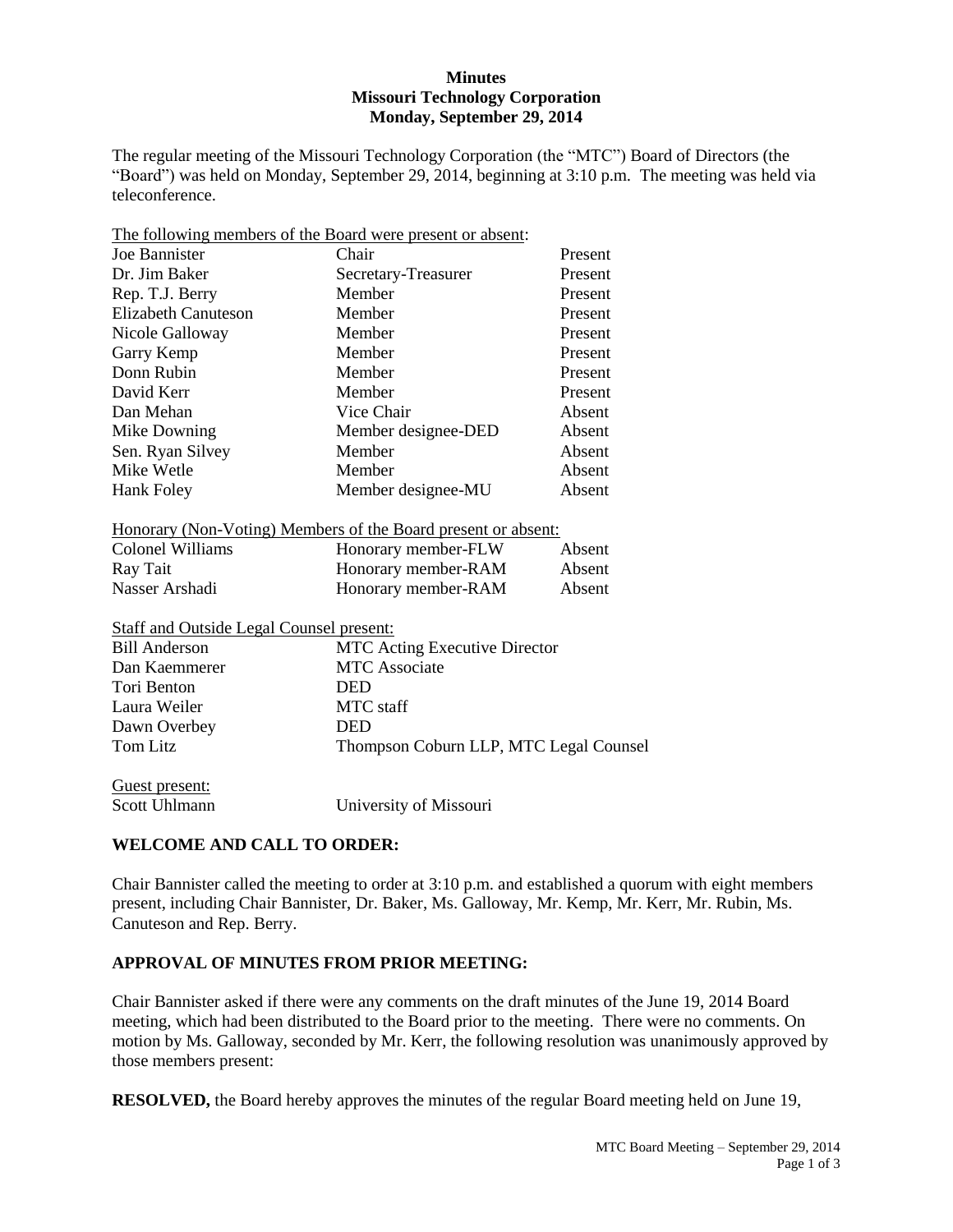## **EXECUTIVE DIRECTOR REPORT:**

Chair Bannister asked Director Anderson to present the MTC Executive Director report. Director Anderson reported that, after the General Assembly's veto session, the Governor released \$3 million of appropriated funding to MTC, minus a reserve. The Governor's office will continue to review revenue in hopes of releasing more in the future. This release of funds will be allocated as follows: \$2 million to the Innovation Centers and \$890,000 to MoBEC, pursuant to the FY2015 MTC Operating Plan as approved by the Board. The recently released funds will be paid to MTC on a quarterly basis.

## **FY2015 INNOVATION CENTER ALLOCATIONS:**

On motion by Rep. Berry, seconded by Ms. Galloway, the following resolutions were approved by those non-recused members present (Dr. Baker and Mr. Rubin recused themselves citing their relationships with the Innovation Centers in Springfield and St. Louis, respectively):

**RESOLVED,** the Board hereby approves the FY2015 Innovation Center allocations in the amounts presented pursuant to the FY2015 Operating Plan Allocations for Core Technology Programs;

**FURTHER RESOLVED**, the Board hereby delegates to the MTC Acting Executive Director full power and authority on behalf of the MTC to complete any remaining due diligence and to negotiate, amend, and approve any and all agreements, documents or instruments and to take such other actions as may be necessary or advisable in connection with, or in furtherance of the related allocations; and

**FURTHER RESOLVED**, the Board hereby authorizes the MTC Acting Executive Director, on behalf of the MTC, to execute and deliver all documents relating to such allocations.

#### **CLOSED SESSION:**

On motion by Dr. Baker, seconded by Mr. Kemp, the following resolution was approved by the following roll call vote:

**RESOLVED**, the Board hereby approves entering into Closed Session at 3:17 p.m. pursuant to Sections 610.021 (1), (12), (14) and (15), RSMo, to review Investment Committee recommendations for potential awards of financial assistance .

| Dr. Baker           | ave | Mr. Kerr          | ave |
|---------------------|-----|-------------------|-----|
| Mr. Rubin           | ave | Ms. Canuteson aye |     |
| Ms. Galloway        | ave | Mr. Kemp          | ave |
| Chair Bannister aye |     | Rep. Berry        | aye |

On motion by Mr. Mehan, seconded by Ms. Canuteson, the following resolution was approved by the following roll call vote:

**RESOLVED,** the Board hereby approves exiting Closed Session at 3:27 p.m.

| Dr. Baker           | ave | Mr. Kerr          | ave |
|---------------------|-----|-------------------|-----|
| Mr. Rubin           | ave | Ms. Canuteson aye |     |
| Ms. Galloway        | ave | Mr. Kemp          | aye |
| Chair Bannister aye |     | Rep. Berry        | aye |

#### **BOARD ACTIONS:**